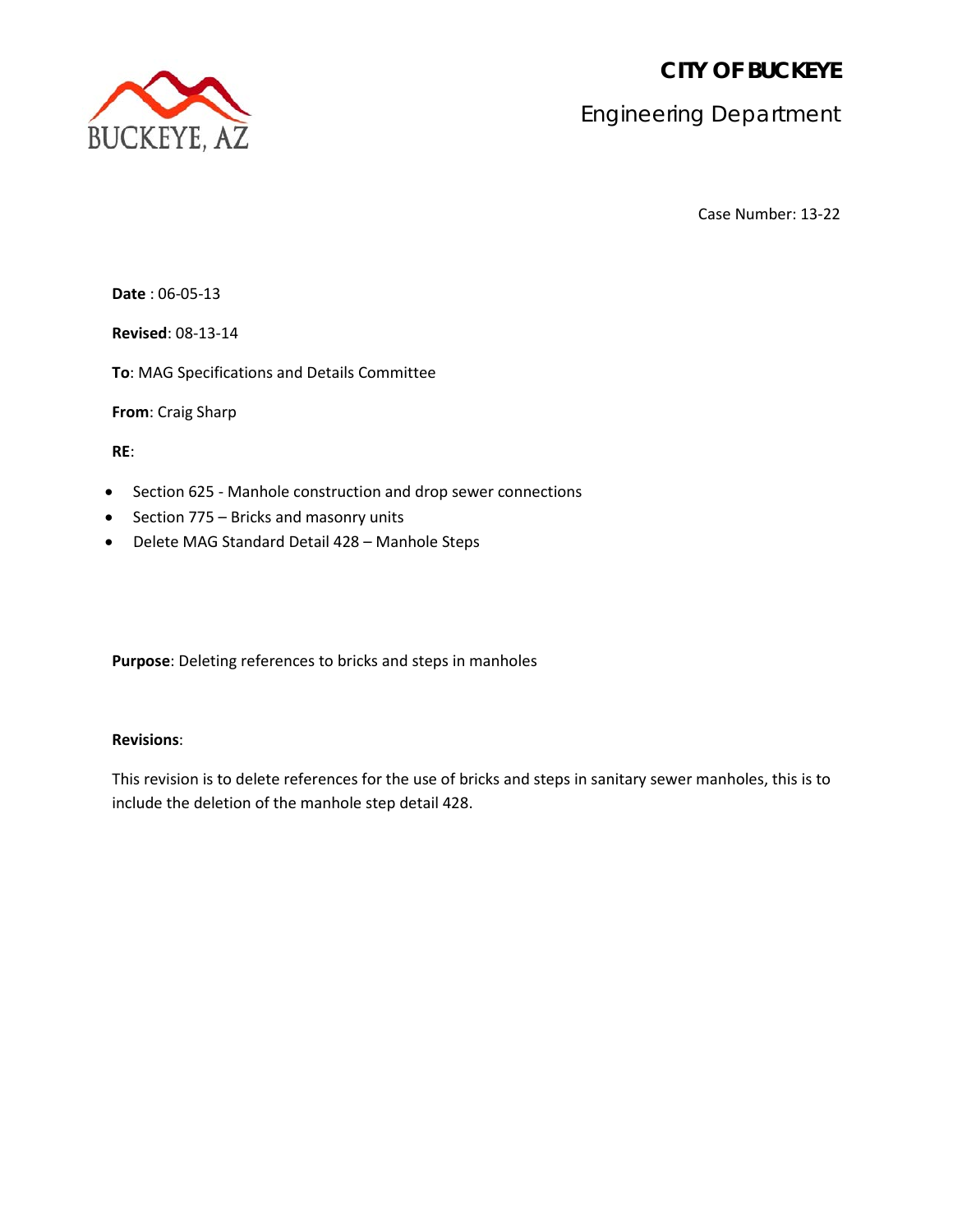### **MANHOLE CONSTRUCTION AND DROP SEWER CONNECTIONS**

#### **625.1 DESCRIPTION:**

**625.1.1 Sewer-Manholes:** Construction shall consist of furnishing all materials and constructing manholes complete in place, as detailed, including foundation walls, east iron steps, manhole frames, covers, and any incidentals thereto, at locations shown on the plans.

**625.1.2 Sanitary Drop Sewer Connections:** Construction shall consist of furnishing all materials and constructing drop sewer connections complete in place as detailed, including foundation materials, pipe, and any incidentals thereto, at locations shown on the plans.

#### **625.2 MATERIALS:**

Unless otherwise shown on the plans or specified in the special provisions, materials to be used shall conform with the following:

If allowed by the contracting agency, brick may be used for maintenance and adjustment of the existing sanitary sewer manhole or ring and cover. Bricks for manholes see Section 775.

Cement mortar for manholes Class D, per Section 776.

Concrete for cast in place manholes bases shall be Class A, for drop sewer connection shall be Class C, per Section 725.

Pipe used in manholes or drop sewer connections shall comply with pipe requirements of Section 615.

Manhole frame, cover and steps-Section 787 and cast in accordance with standard details.

 $\text{conform to OCLA}$  and ompletely encapsulated in corrosion resistant rubber and conform to O.S.H.A. and A.S.T.M. C-478 requirements,<br>platituted for cast iron manhole steps. The manufacturer shall furnish the Engineer a certification indicating c substituted for cast iron manhole Manhole steps shall not be used.

### **625.3 CONSTRUCTION METHODS:**

**625.3.1 Manholes:** Manholes shall be constructed of brick, of precast concrete sections, or of cast in place concrete, with with the standard details. The invert channels shall be smooth and semi-circular in shape, conforming to the inside of the adjacent sewer sections. Changes in direction of flow shall be made with a smooth curve, having a consistent radius as large as the manhole will permit with no angle points. Changes in size and grade of the channels shall be made gradually, and evenly, and uniformly throughout the manhole base.

Invert channels may be formed of concrete or brick masonry haveing a smooth mortared surface, may be half tile laid in concrete or brick, or may be constructed by laying full section of sewer pipe through the manhole and breaking out the top half after the surrounding concrete or brick masonry has hardened. The floor bench of the manhole outside the channels shall be smoothed and shall slope towards the channels.

The excavation shall be in such a manor, access is maintained around the manhole base before, during, and after placement of the manhole. made cylindrical to a diameter sufficient in size to permit sheeting if necessary and leave room that the bricks manlike manner and the outside mortar coat properly applied or the p merly assembled.

A concrete foundation of Class A concrete shall be poured in accordance with the Standard Details and Section 505.

Brickwork shall not be laid upon a concrete foundation less than 24 hours after such foundation has been poured. No brickwork shall be laid in water, nor, except as prescribed for curing, shall water be allowed to stand or run on any brickwork until the mortar has thoroughly set. Where new work is joined to existing unfinished work, the contact surfaces of the latter shall be thoroughly cleaned and moistened.

Revised 2012

**Formatted:** Justified, Widow/Orphan control, Tab stops: -0.57", Left + -0.5", Left + 0", Left + 0.25", Left + 0.38", Left + 0.5", Left + 1.5", Left + 2", Left + 2.5", Left + 3", Left + 3.5", Left + 4", Left + 4.5", Left + 5", Left + 5.5", Left + 6", Left + 6.5", Left + 7", Left + 7.5", Left + 8", Left + 8.5", Left + 9", Left + 9.5", Left + 10", Left + 10.5", Left + 11", Left + 11.5", Left + 12", Left + 12.5", Left + 13", Left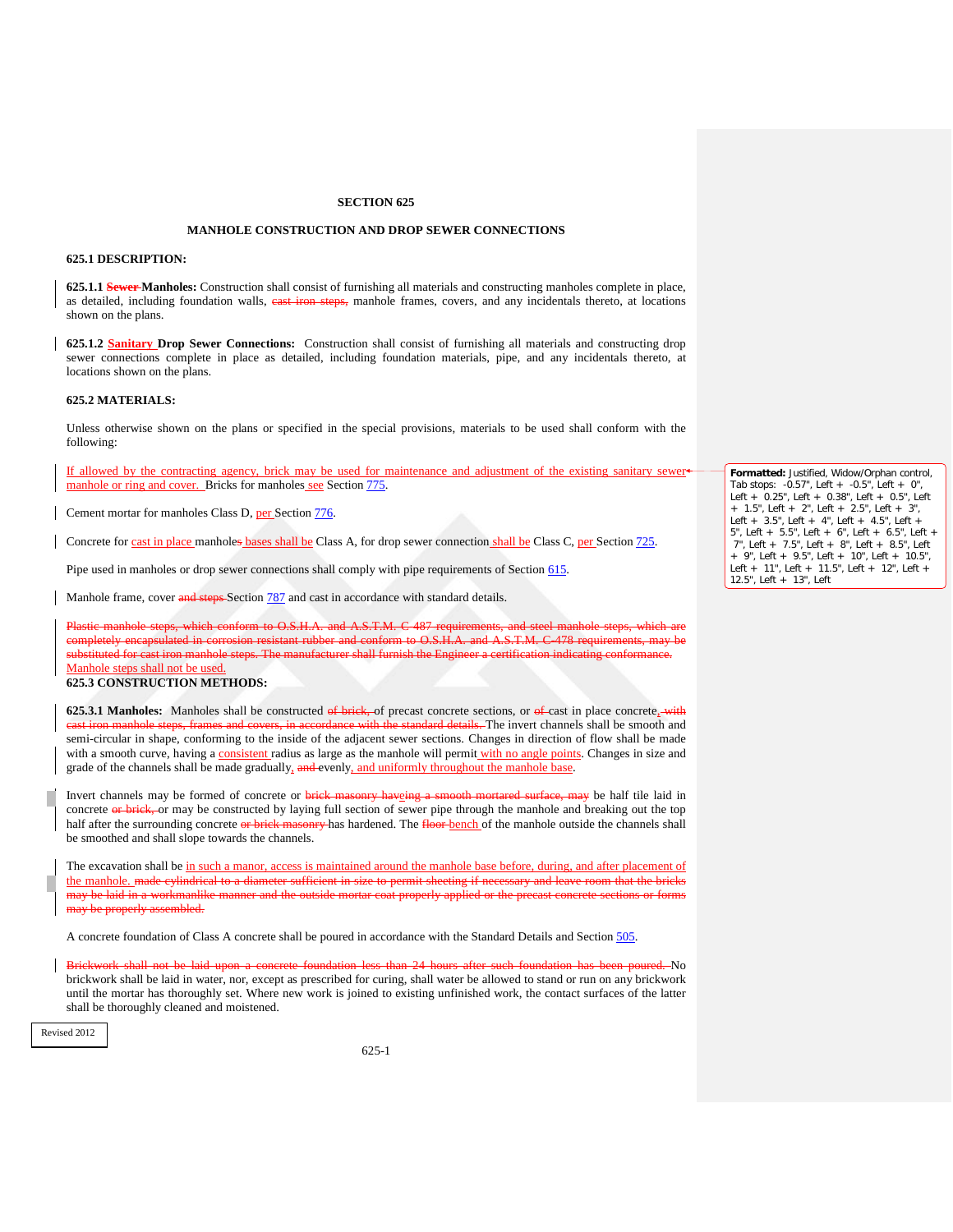Bricks shall be thoroughly moistened prior to placing, and shall be laid in full cement mortar beds. Every course may be a header course, but at least every fourth course shall be a header course. The horizontal cross-section of the manhole shall be circular unless otherwise called for on the plans or standard details. An oval or egg-shaped section will not be permitted. A double row lock course of brick in the manhole wall shall be arched over the to will not be permitted. A double row-lock course of brick in the manhole wall shall be arched over the top half of the eircumference of all inlet and outlet pipes. The brick manholes shall be mortared outside with  $\frac{1}{2}$  inch of cement mortar as shown on the standard details. Inside of the brick wall shall be neatly pointed. The mortar coat shall be cured with a liquid membrane-forming compound conforming with Section 726 immediately after mortar has been placed and finished.

**HRAME COVET.** All machined surfaces on the frame and cover shall be such that the cover will lie flat in any position in the frame and have a uniform bearing through its entire circumference. Any frame and cover which creates any noise when passed over by automobiles shall be replaced. Frames shall be set firmly in a bed of mortar true to line and grade, all as shown on the plans and as called for in these specifications.

Backfilling shall be done in accordance with the requirements for trench backfilling as stated in Section 601.

**625.3.2 Sanitary Sewer Drop Sewer Connections:** Drop sewer connections shall be constructed in conformance with standard details, as the case may be.

Backfilling shall be done in accordance with the requirements for trench backfilling as stated in Section 601.

#### **625.4 MEASUREMENT:**

Each type of manhole installed, shall be measured as a complete unit, no distinction shall be made based on manhole depth .Measurement

#### **625.5 PAYMENT:**

Payment will be made at the contract unit price bid for each accepted manhole, and shall be compensation in full for furnishing and installing the manhole, complete in place, with formed or pre-cast inverts, concrete foundation, sanitary sewer drop connections ladder rungs, sheeting and bracing, removal of obstructions cast iron frame and cover, excavation and backfill, paving cut replacement in excess of the applicable pay widths authorized in Section 336, and any incidentals thereto, in conformance with the plans and specifications.

at the unit price bid each, and shall be compensation in full for furnishing and installing<br>ary sewer dron connections, concrete encasement, excavation, backfilling, water settling, pipe sanitary sewer drop connections, concrete encasement, excavation, backfilling, water bracing, removal of obstructions, paving cut replacement, in excess of the applicable pay testing, and all work incidental thereto in conformance with the specifications.

**-** *End of Section* - **Formatted:** Centered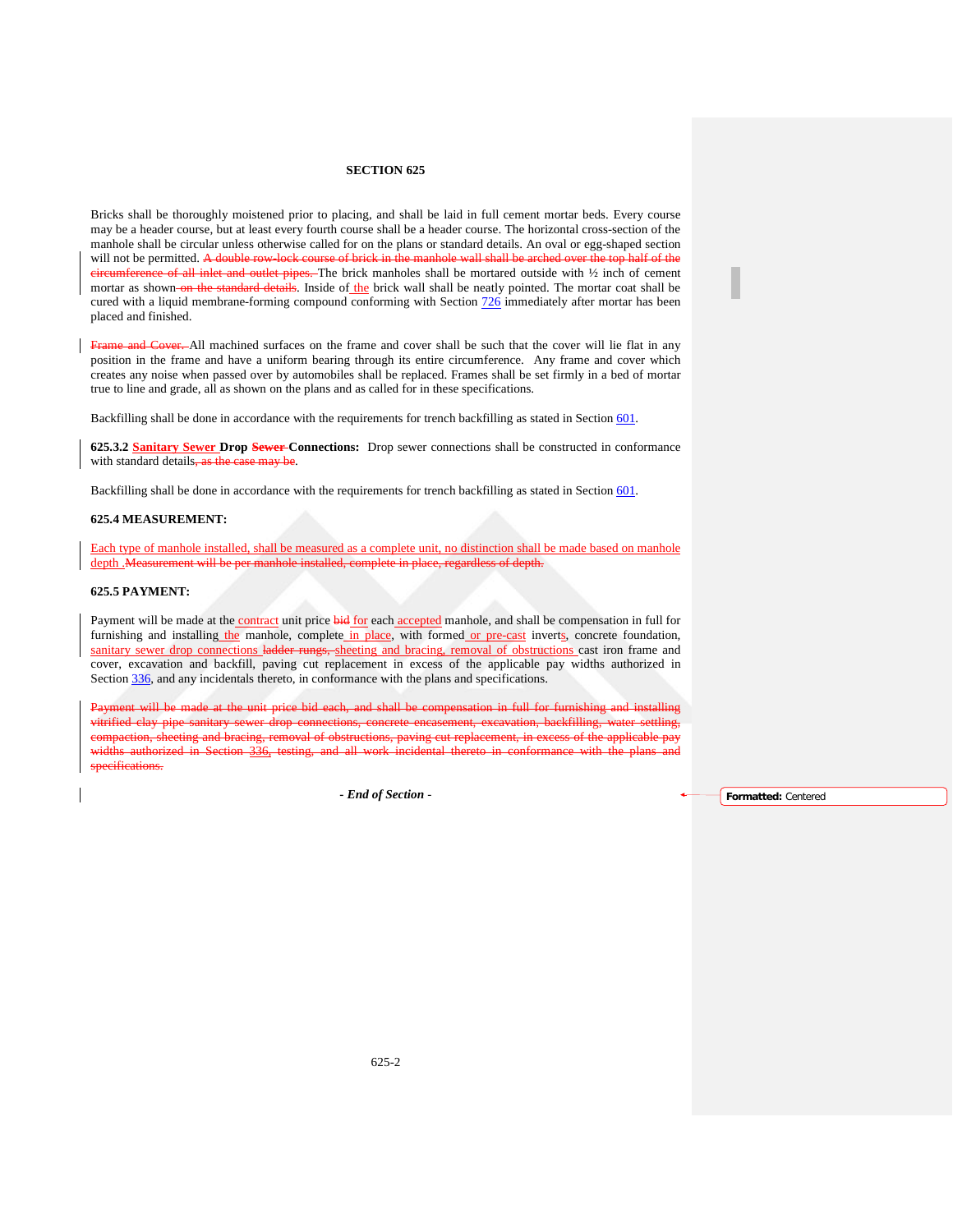#### **BRICK AND CONCRETE MASONRY UNITS (BLOCKS)**

### **775.1 BRICK:**

Brick shall be whole, sound, and hard burned and shall give a clear ringing sound when struck together. They shall be uniform in quality and shall be culled or sorted before delivery to the work.

**775.1.1 Manhole Brick: Agency approval is required prior to using brick within manholes. When Approved brick may be used for maintenance and adjustment of the existing manholes or rings and covers.** Sewer water manhole brick shall conform, except for dimensional tolerances, to the requirements of ASTM C32, Grade **MM** 

Manhole brick shall conform to Table  $775-1$ .

<span id="page-3-0"></span>

| <b>TABLE 775-1</b>                           |                     |                     |                      |  |  |
|----------------------------------------------|---------------------|---------------------|----------------------|--|--|
| <b>MANHOLE BRICK DIMENSIONS</b>              |                     |                     |                      |  |  |
| <b>Brick</b>                                 | <b>Inches Depth</b> | <b>Inches Width</b> | <b>Inches Length</b> |  |  |
| Standard Size<br><b>Allowable Variations</b> | 21/4<br>$+1/8$      | 31/2<br>$+1/8$      | 71/2<br>$+1/4$       |  |  |

The following paragraphs shall be added to the section on visual inspection:

No individual brick shall be rejected unless it shows visual evidence of major cracking. A major crack is defined as one that has at least one complete separation, for a distance of 1 3/4 inches, through the brick in any direction, including any cored area. Such a crack shall be regarded as affecting the serviceability of the brick and shall be rejected and not used in the structure.

Fifty bricks may be sampled at random intervals from any cube for visual inspection. Of the 50 samples, 45 must pass visual inspection for major cracks. Should less than 45 pass, the cube of brick shall be rejected and the brick must not be used in the structure.

**775.1.2 Building Brick:** Building brick shall conform to the requirements of ASTM C62, grade MW.

**775.1.3 Facing Brick:** Facing brick shall conform to the requirements of ASTM C216, Grade MW, Type FBS. The size, color, and texture shall be as specified on the plans or as approved by the Engineer.

#### **775.2 CONCRETE MASONRY UNITS:**

Unless otherwise noted on the plans or special provisions, concrete masonry units shall conform to ASTM C90, Normal Weight, Type I with a minimum compressive strength of 1900 psi.

The units shall be fully cured and shall have been made not less than 28 days prior to delivery.

The moisture content at the time of delivery shall not exceed 30 percent of the minimum absorption value of the units. The Contractor shall provide any protection he deems necessary to maintain the units in this condition until time of use.

The linear change from saturated to cool oven dry shall not exceed 0.0054 inches per linear foot or 0.045 of 1 percent conducted in accordance with test method in ASTM C426.

The units shall be made with normal weight aggregate conforming to ASTM C33.

The nominal size of the units shall be as indicated on the plans. The overall dimensions for width, height and length shall differ by not more than ±1/8 inch from the specified standard dimensions. Standard dimensions of units are the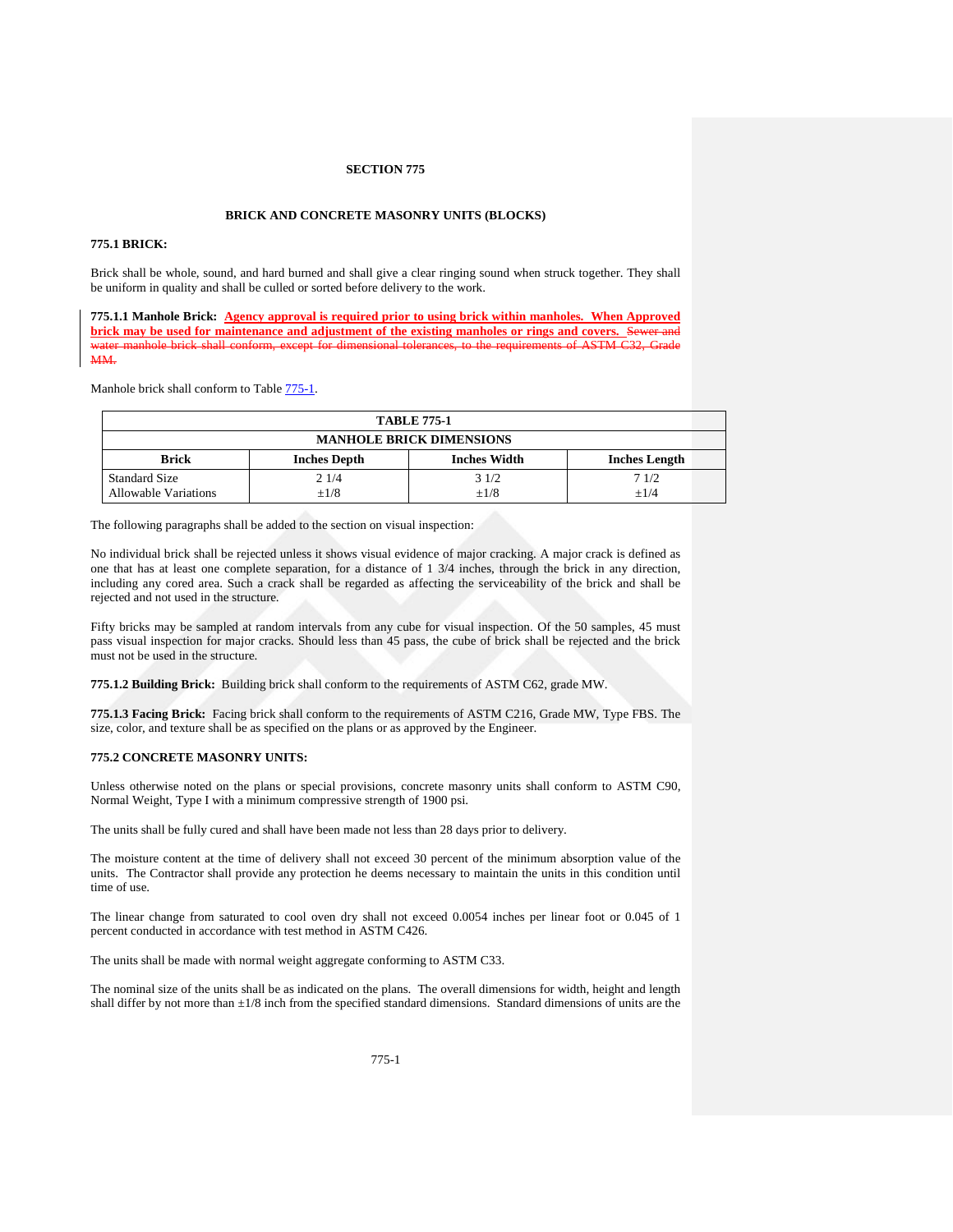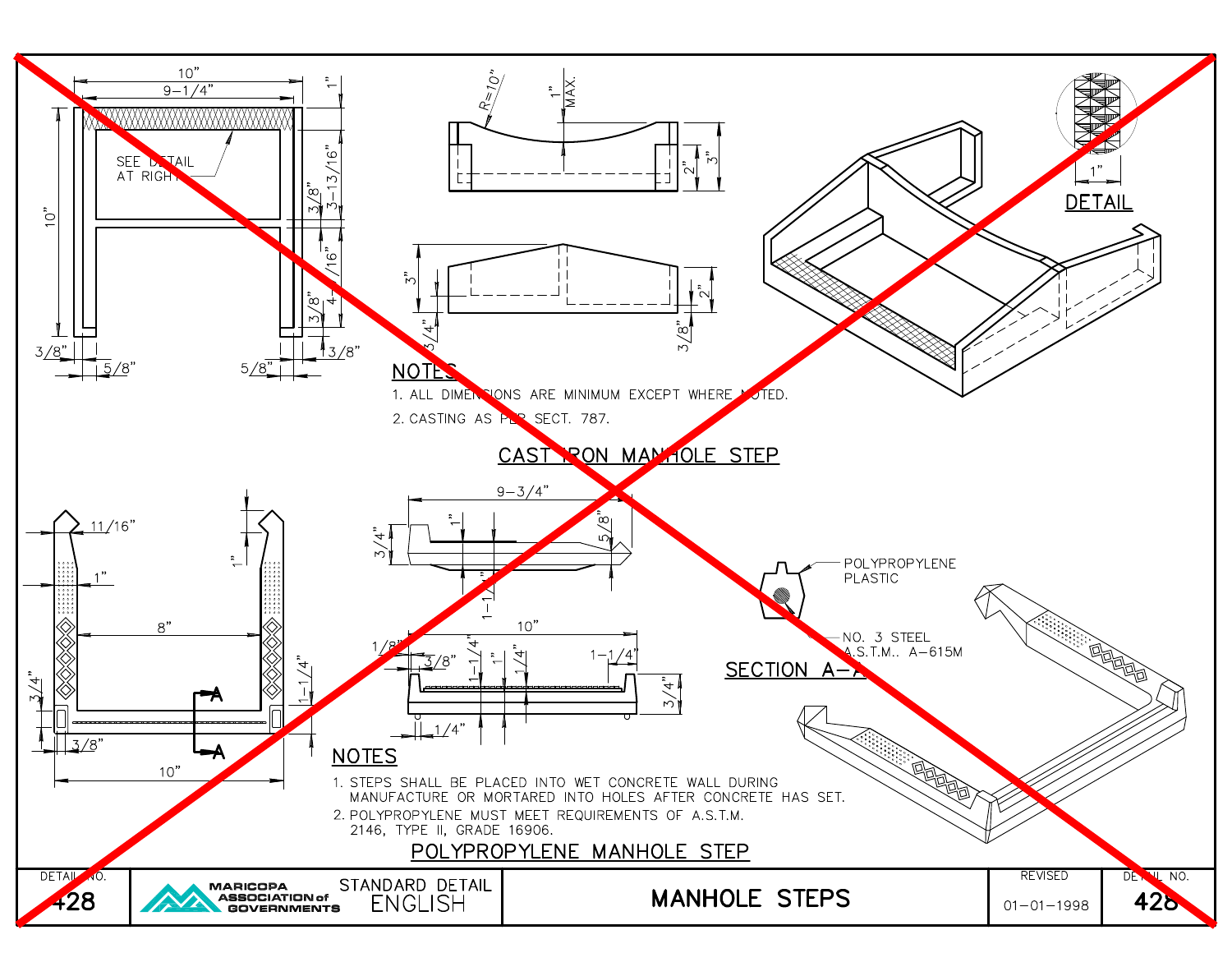### **MANHOLE CONSTRUCTION AND DROP SEWER CONNECTIONS**

### **625.1 DESCRIPTION:**

**625.1.1 Manholes:** Construction shall consist of furnishing all materials and constructing manholes complete in place, as detailed, including foundation walls, manhole frames, covers, and any incidentals thereto, at locations shown on the plans.

**625.1.2 Sanitary Drop Sewer Connections:** Construction shall consist of furnishing all materials and constructing drop sewer connections complete in place as detailed, including foundation materials, pipe, and any incidentals thereto, at locations shown on the plans.

### **625.2 MATERIALS:**

Unless otherwise shown on the plans or specified in the special provisions, materials to be used shall conform with the following:

If allowed by the contracting agency, brick may be used for maintenance and adjustment of the existing sanitary sewer manhole or ring and cover. For the use of bricks in manholes see Section 775.

Cement mortar for manholes Class D, per Section 776.

Concrete for cast in place sanitary sewer manhole bases shall be Class A, for drop sewer connection shall be Class C, per Section 725.

Pipe used in sanitary sewer manholes or drop sewer connections shall comply with pipe requirements of Section 615.

Manhole frame and cover per Section 787 and cast in accordance with standard details.

Manhole steps shall not be used.

## **625.3 CONSTRUCTION METHODS:**

**625.3.1 Manholes:** Manholes shall be constructed of precast concrete sections, or cast in place concrete. The invert channels shall be smooth and semi-circular in shape, conforming to the inside of the adjacent sewer sections. Changes in direction of flow shall be made with a smooth curve, having a consistent radius as large as the manhole will permit with no angle points. Changes in size and grade of the channels shall be made gradually, evenly, and uniformly throughout the manhole base.

Invert channels may be formed of concrete, half tile laid in concrete, or be constructed by laying full section of sewer pipe through the manhole and breaking out the top half after the surrounding concrete has hardened. The bench of the manhole outside the channels shall be smoothed and shall slope towards the channels.

The excavation shall be in such a manor, access is maintained around the manhole base before, during, and after placement of the manhole.

For cast-in-place manhole bases, a foundation of Class A concrete shall be constructed in accordance with the standard details and Section 505.

No brickwork shall be laid in water, nor, except as prescribed for curing, shall water be allowed to stand or run on any brickwork until the mortar has thoroughly set. Where new work is joined to existing unfinished work, the contact surfaces of the latter shall be thoroughly cleaned and moistened.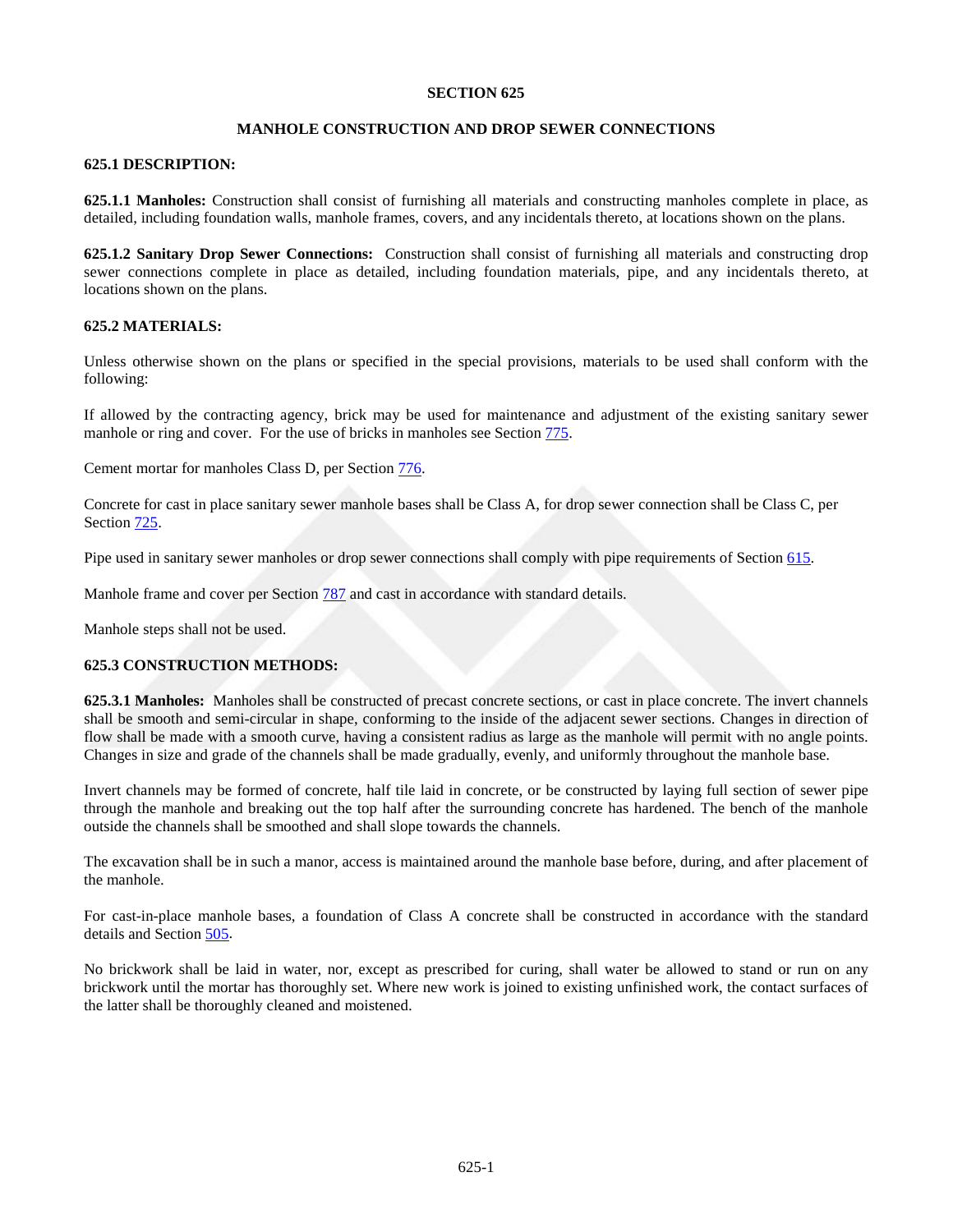Bricks shall be thoroughly moistened prior to placing, and shall be laid in full cement mortar beds. Every course may be a header course, but at least every fourth course shall be a header course. The horizontal cross-section of the manhole shall be circular unless otherwise called for on the plans or standard details. An oval or egg-shaped section will not be permitted. The brick manholes shall be mortared outside with  $\frac{1}{2}$  inch of cement mortar as shown. Inside of the brick wall shall be neatly pointed. The mortar coat shall be cured with a liquid membrane-forming compound conforming with Section 726 immediately after mortar has been placed and finished.

All machined surfaces on the frame and cover shall be such that the cover will lie flat in any position in the frame and have a uniform bearing through its entire circumference. Any frame and cover which creates any noise when passed over by automobiles shall be replaced. Frames shall be set firmly in a bed of mortar true to line and grade, all as shown on the plans and as called for in these specifications.

Backfilling shall be done in accordance with the requirements for trench backfilling as stated in Section 601.

**625.3.2 Sanitary Sewer Drop Connections:** Drop sewer connections shall be constructed in conformance with standard details.

Backfilling shall be done in accordance with the requirements for trench backfilling as stated in Section 601.

## **625.4 MEASUREMENT:**

Each type of manhole installed, shall be measured as a complete unit, no distinction shall be made based on manhole depth.

### **625.5 PAYMENT:**

Payment will be made at the contract unit price for each accepted manhole, and shall be compensation in full for furnishing and installing the manhole, complete in place, with formed or pre-cast inverts, concrete foundation, sanitary sewer drop connections sheeting and bracing, removal of obstructions cast iron frame and cover, excavation and backfill, paving cut replacement in excess of the applicable pay widths authorized in Section 336, and any incidentals thereto, in conformance with the plans and specifications.

**-** *End of Section* -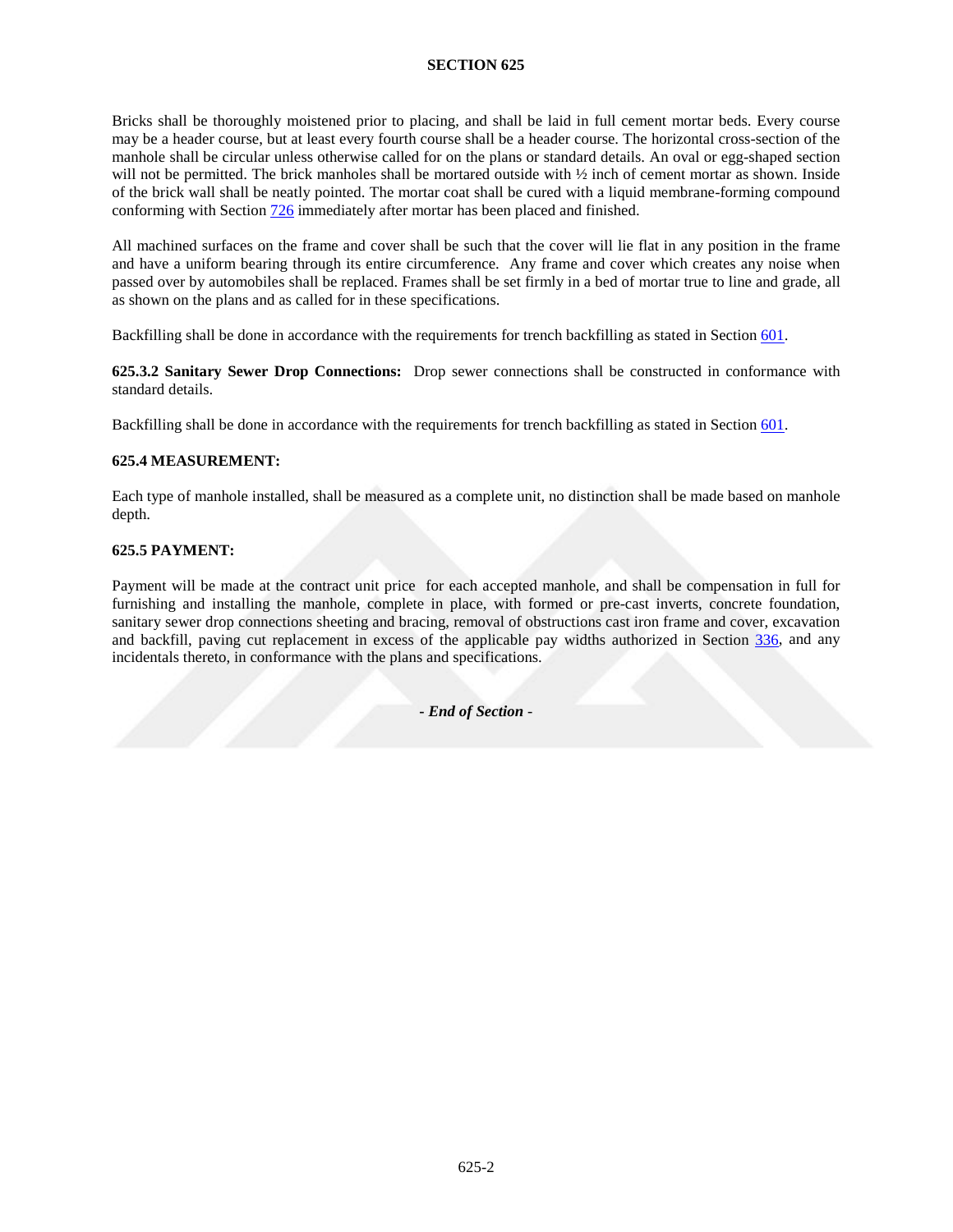### **BRICK AND CONCRETE MASONRY UNITS (BLOCKS)**

## **775.1 BRICK:**

Brick shall be whole, sound, and hard burned and shall give a clear ringing sound when struck together. They shall be uniform in quality and shall be culled or sorted before delivery to the work.

**775.1.1 Manhole Brick:** Agency approval is required prior to using brick within manholes. When approved, brick may be used for maintenance and adjustment of the existing manholes or rings and covers.

Manhole brick shall conform to Tabl[e 775-1.](#page-7-0)

<span id="page-7-0"></span>

| <b>TABLE 775-1</b>                           |                     |                     |                      |  |
|----------------------------------------------|---------------------|---------------------|----------------------|--|
| <b>MANHOLE BRICK DIMENSIONS</b>              |                     |                     |                      |  |
| <b>Brick</b>                                 | <b>Inches Depth</b> | <b>Inches Width</b> | <b>Inches Length</b> |  |
| <b>Standard Size</b><br>Allowable Variations | 21/4<br>$\pm 1/8$   | 31/2<br>$\pm 1/8$   | 71/2<br>$+1/4$       |  |

The following paragraphs shall be added to the section on visual inspection:

No individual brick shall be rejected unless it shows visual evidence of major cracking. A major crack is defined as one that has at least one complete separation, for a distance of 1 3/4 inches, through the brick in any direction, including any cored area. Such a crack shall be regarded as affecting the serviceability of the brick and shall be rejected and not used in the structure.

Fifty bricks may be sampled at random intervals from any cube for visual inspection. Of the 50 samples, 45 must pass visual inspection for major cracks. Should less than 45 pass, the cube of brick shall be rejected and the brick must not be used in the structure.

**775.1.2 Building Brick:** Building brick shall conform to the requirements of ASTM C62, grade MW.

**775.1.3 Facing Brick:** Facing brick shall conform to the requirements of ASTM C216, Grade MW, Type FBS. The size, color, and texture shall be as specified on the plans or as approved by the Engineer.

# **775.2 CONCRETE MASONRY UNITS:**

Unless otherwise noted on the plans or special provisions, concrete masonry units shall conform to ASTM C90, Normal Weight, Type I with a minimum compressive strength of 1900 psi.

The units shall be fully cured and shall have been made not less than 28 days prior to delivery.

The moisture content at the time of delivery shall not exceed 30 percent of the minimum absorption value of the units. The Contractor shall provide any protection he deems necessary to maintain the units in this condition until time of use.

The linear change from saturated to cool oven dry shall not exceed 0.0054 inches per linear foot or 0.045 of 1 percent conducted in accordance with test method in ASTM C426.

The units shall be made with normal weight aggregate conforming to ASTM C33.

The nominal size of the units shall be as indicated on the plans. The overall dimensions for width, height and length shall differ by not more than  $\pm 1/8$  inch from the specified standard dimensions. Standard dimensions of units are the manufacturer's designated dimensions. Nominal dimensions of units are equal to the standard dimensions plus the thickness of one mortar joint.